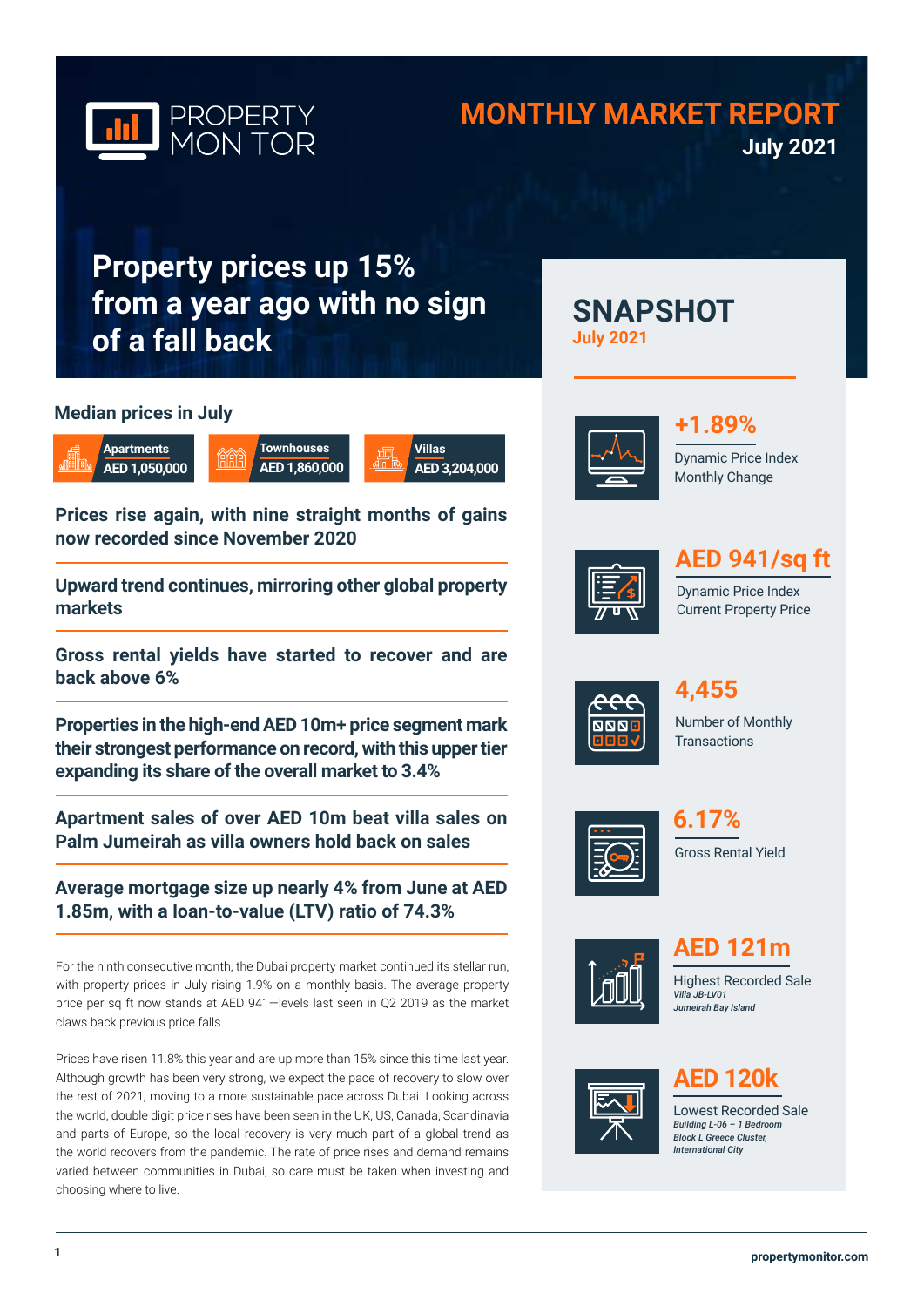**The price trends recorded over the last few months show clear similarities with the previous market recovery phase in 2013, which stretched over two years. If all else remains unchanged, we seem most likely to be heading in the same direction, with the stage set for a strengthening market over the next couple of years before any future correction is likely. This also reflects the worldwide trends referred to earlier – price rises show signs of cooling off in the developed markets but the recent price gains are being sustained in the UK and US and elsewhere.**

PROPERTY

ZHANN JOCHINKE Chief Operating Officer *Property Monitor*

The high end of the market (AED 10m+) continues to generate superior interest with another record transaction taking place in July—a villa in Jumeirah Bay Island which sold for AED 121 million. We also saw this AED 10m+ price tier marking its strongest performance on record, expanding its share of the market to 3.4% in July from 2.3% in June.

With this high level of interest in the AED 10m+ bracket, the number of available properties has naturally reduced. In the broader market for villas and townhouses too, we have seen instances of sellers and their brokers pushing for higher prices, which may prove unrealistic. This has led to many of these overvalued properties sitting on the market for an extended period of time. In contrast, if the property is priced correctly, we have also seen brokers altogether skipping the listing process on the portals—they are directly taking the properties to their most serious, qualified buyers and selling off-market.

Sales of villas, though still the most popular upper tier property type, seem to be dwindling as quality and well-priced inventory dries up. The Palm Jumeirah, which has consistently posted record villa sales started to witness higher apartment sales in July compared to villas in the AED 10m+ category. Overall, villas continue to dominate the majority of the 10m+ market in Dubai with 75 villa sales recorded among the 117 total transactions in the category.

There were a total of 4,455 transactions recorded in July, following a strong June. On a monthly basis, sales slipped over 30% given the truncated trading month on account of the long Eid Al Adha weekend; on an annual basis, sales have increased 80% since last July. A block of delayed registrations from previous months was recorded from Azizi Developments in July, including offplan and initial sales from the developer. While this was a notable contributor to the rise in sales volumes for this month, even without these deals, the market recorded one of its best July performances for transactions since 2009.

Off-plan launches, though restrained, are beginning to attract higher demand. A total of 1,820 off-plan transactions were registered in July, down nearly 25% on a monthly basis, but up by a staggering 144% yearly as off-plan activity resumes after a lull. The process of launches also seems to have changed, with many developers doing away with the traditional 'queuing' system. They are now pre-issuing tokens for purchases in new launches and are vetting or qualifying potential buyers before issuing a token. In some cases, brokers are being limited both in the number of clients they can represent at a launch, and how many properties they can sell, levelling the playing field.

Completed properties took 59.1% market share in July 2021 versus 40.9% for off-plan, extending the year-long trend as buyers demonstrated a preference for ready-to-move properties. However, completed property transactions are starting to give up some of these market share gains as new project launches gather pace—off-plan market share has steadily increased from the 28.4% low point recorded in January this year.

The volume of mortgages declined in July, down 13.6% over the previous month at 1,845 transactions. A total of 32.9% of loans taken were new purchase mortgages with the average amount borrowed being AED 1.85m, up 4% from June, with a loan-to-value (LTV) ratio of 74.3%.

A further 38% of mortgage loans were for refinancing or for loans taken out in the months post transfer. The remainder represent bulk mortgage transactions taken by developers and larger investors. These were spread across several projects, most notably Barcelo Residences in Dubai Marina (231), Boutique 7 Hotel and Suites in Barsha Heights (87), Majestic 1 in International City Phase 2 (57), and FIVE Palm Jumeirah where seven hotel assets were mortgaged for AED 731m.

The low interest rate environment in place since the onset of the pandemic on a global and local level has boosted property purchases and the uptake of mortgages. However, as inflation continues to gain prominence, one cannot rule out potential interest rate hikes which immediately impact rate-sensitive sectors such as real estate. Given that the AED is pegged to the USD, any rate decision taken in the US to curb inflation will be mirrored in the UAE market.

After recording a few months of weakening yields, emirate-wide average gross rental yields were back above 6% after touching lows of 5.8% in June. This suggests that property rents are beginning to increase in lockstep with property prices after months of moving in opposite directions.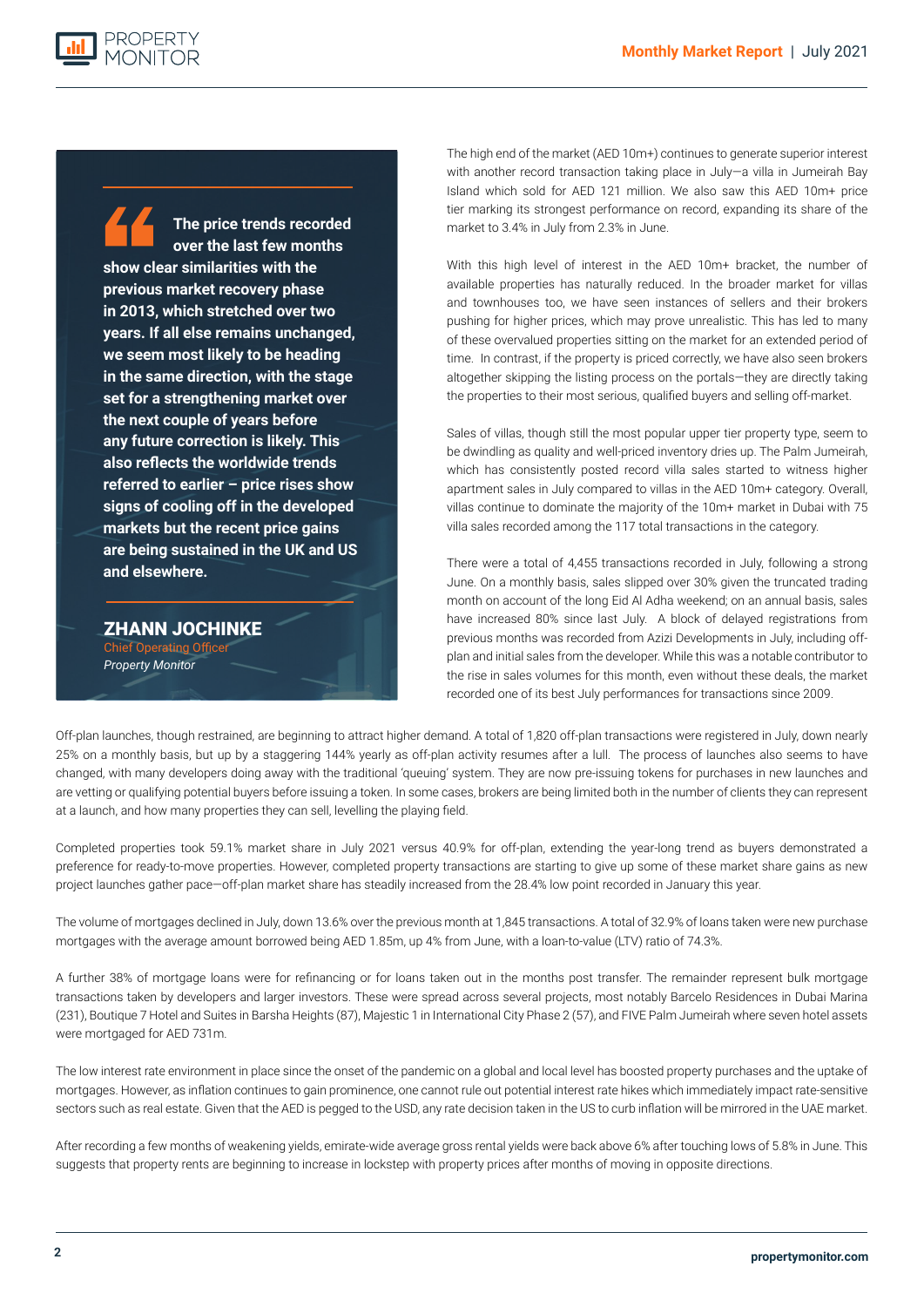



### **DPI MONTHLY OVERVIEW**

| <b>Month</b>     | <b>Index</b><br><b>Value</b> | <b>MoM</b><br>Change | <b>OoO</b><br><b>Change</b> | <b>YoY</b><br><b>Change</b> | <b>Index Price</b><br>(AED/sq ft) |
|------------------|------------------------------|----------------------|-----------------------------|-----------------------------|-----------------------------------|
| <b>July 2021</b> | 131.45                       | 1.89%                | 5.15%                       | 15.09%                      | 941                               |
| June 2021.       | 129.01                       | 2.13%                | 5.79%                       | 9.92%                       | 924                               |
| May 2021         | 126.32                       | 1.05%                | 5.44%                       | 5.41%                       | 905                               |
| April 2021       | 125.01                       | 2.51%                | 6.32%                       | 3.36%                       | 895                               |
| Mar 2021         | 121.94                       | 1.79%                | 4.86%                       | 1.32%                       | 873                               |
| Feb 2021         | 119.80                       | 1.89%                | 4.58%                       | $-1.04%$                    | 858                               |
| Jan 2021         | 117.57                       | 1.10%                | 3.34%                       | $-3.45%$                    | 842                               |
| Dec 2020         | 116.29                       | 1.52%                | 1.23%                       | $-4.39%$                    | 833                               |
| Nov 2020         | 114.55                       | 0.68%                | 1.68%                       | $-8.30%$                    | 820                               |
| Oct 2020         | 113.77                       | $-0.97%$             | $-0.39%$                    | $-10.15%$                   | 815                               |
| Sep 2020         | 114.88                       | 1.98%                | $-2.11%$                    | $-10.08%$                   | 823                               |
| Aug 2020         | 112.66                       | $-1.36%$             | $-5.99%$                    | $-12.02%$                   | 807                               |
| Jul 2020         | 114.21                       | $-2.68%$             | $-5.57%$                    | $-12.84%$                   | 818                               |

The Property Monitor Dynamic Price Index (DPI) tracks trends of residential property prices throughout 42 key communities in Dubai and is indexed to a base period of January 2008.

At an emirate-wide level, the index value for July 2021 increased by 2.44 index points to 131.45 from 129.01 in June 2021, representing a month-on-month gain of 1.89%.

In July 2021, property prices stood at AED 941 per sq ft, down 23.7% from the market peak in September 2014 and are 19.9% above the market trough of April 2009. Property prices were last at these levels in March/April 2013, which was the previous market cycle's recovery phase, and then again in Q2 2019 on their way towards the recent market bottom.

On a yearly basis, prices have increased by 15.1% in July 2021. When we compare this to July 2020 when a yearon-year decline of 12.8% was recorded, we can see a promising trend reversal from declines to gains.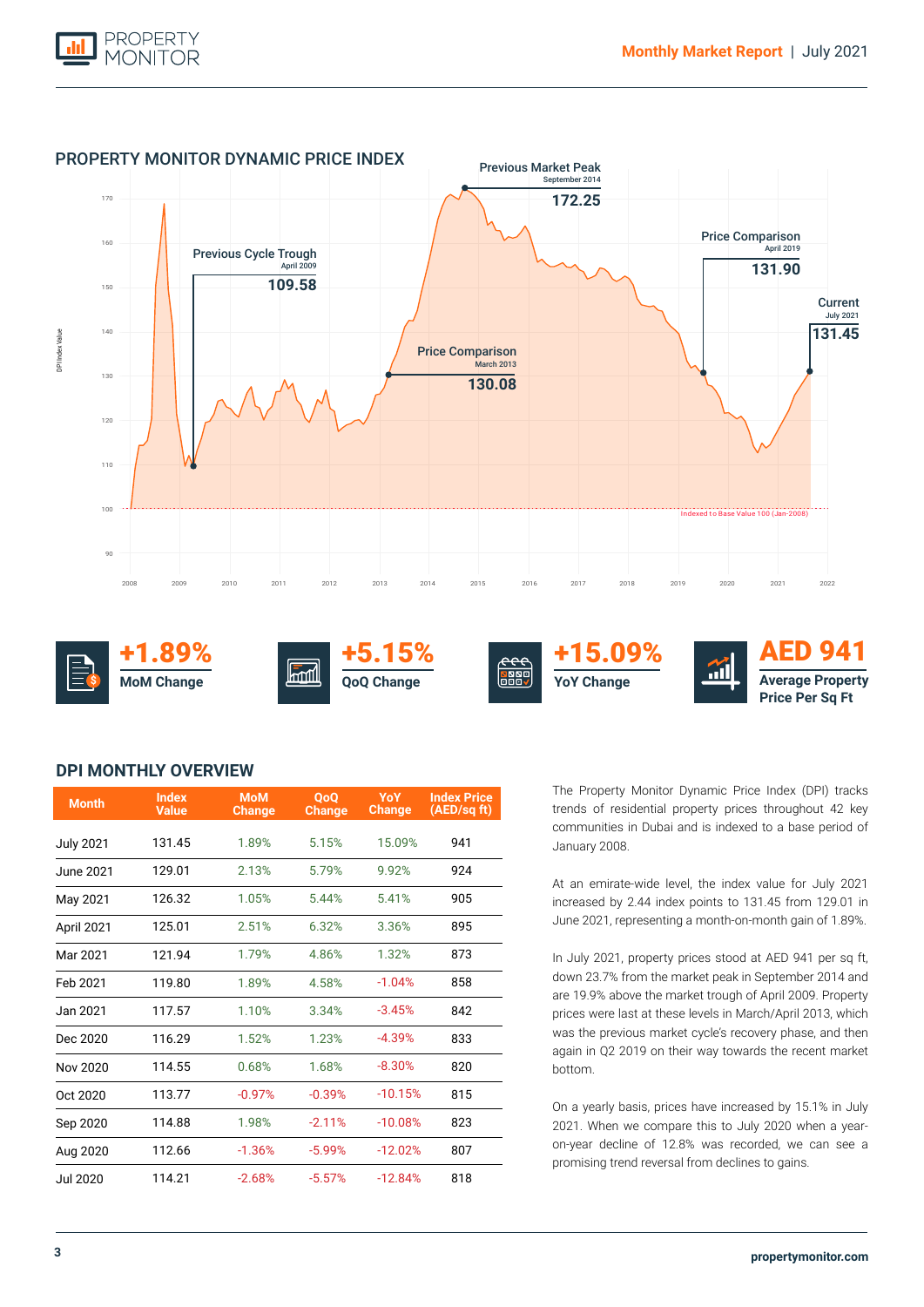



### **HISTORICAL TRANSACTIONS CHART – COMPLETION STATUS**

Transaction volumes in July stood at 4,455, significantly lower by 30.3% on a monthly basis. The decline was largely expected after the significant spike in transaction volumes in June and the truncated trading month of July due to the long break for Eid Al Adha. A more accurate comparison would be with the same period a year ago, with transactions jumping 78.5% in July 2021 as deal activity picked up over the months. Similar to the last three months' multi-year high transaction figures, this has been the strongest performance in July since 2009.

In July, the split between off-plan and completed property transactions remained in favour of the latter with Title Deed transactions accounting for 59.1% of all transactions—completed properties have led the market for 14 months now. The 12-month rolling average has also reached an unprecedented level of 64% in July for completed properties.

During the month, Emaar Properties made up the bulk of developers' off-plan transactions, taking a market share of 23.1%. It reclaimed the top spot after temporarily coming in second to Azizi Developments, who had multiple delayed sales registrations In June. Transactions for Emaar were spread across a myriad of their projects with a higher concentration of sales at Emaar Beachfront, Dubai Harbour, most notably Palace Beach Residence with 155 transactions and Beach Isle with 89 transactions, followed by Arabian Ranchers III with 30 transactions.

Sobha Group was next, taking 15.1% of all Oqood (off-plan) registrations with all 249 transactions occurring in Sobha Hartland, Mohammed Bin Rashid City. Its Creek Vistas Reserve led the way with 108 transactions, followed by One Park Avenue (56), Creek Vistas (55), and Hartland Waves (30). Seven Tides was third with a 9.8% market share, with nearly all sales occurring in their Golf Views Seven City project in Jumeirah Lakes Towers.

Following the trend that emerged in 2020, a significant portion of Title Deed transactions were initial sales registered directly by developers for unsold inventory in completed projects. Out of a total of 2,663 initial developer sales recorded in July, 37.8% were in completed projects. With a year-to-date average of 40.9%, this figure continues to move further away from the 2020 average of 33.3% and also remains well above the 2019 average of 20.5%.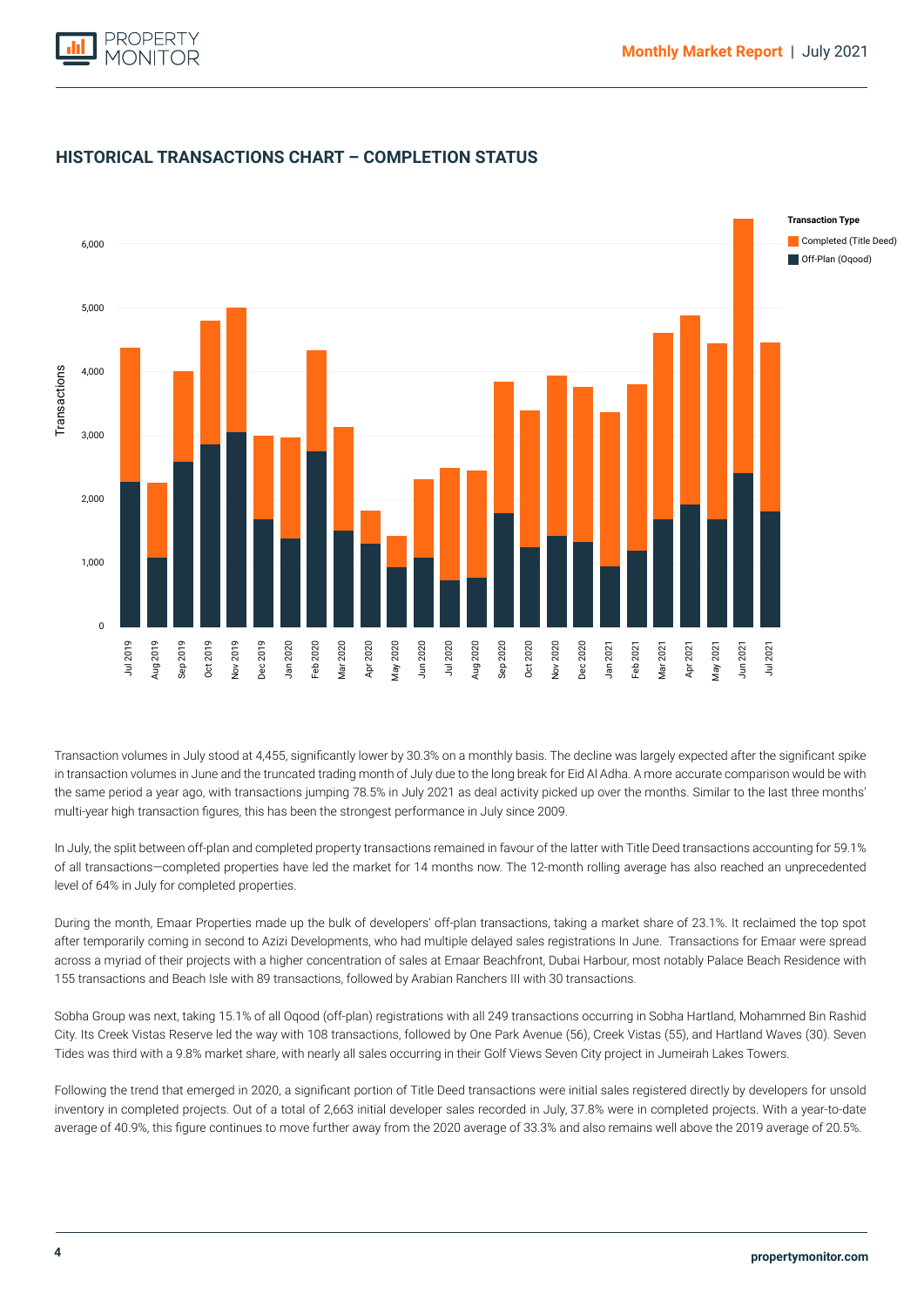

### **TOP 5 COMMUNITIES TABLE – COMPLETED AND OFF-PLAN**

### **Completed / Title Deed**

| <b>Completed Apartments</b> |                      |                     |                         |                                |                                 |                       |                       |                       |
|-----------------------------|----------------------|---------------------|-------------------------|--------------------------------|---------------------------------|-----------------------|-----------------------|-----------------------|
| Rank<br>(this month)        | Rank<br>(last month) | Rank<br>(last year) | <b>Community</b>        | <b>Total</b><br># Transactions | <b>Studio</b><br>(Median Price) | 1BR<br>(Median Price) | 2BR<br>(Median Price) | 3BR<br>(Median Price) |
|                             | ◠                    | 8                   | <b>Business Bay</b>     | 188                            | 769,400                         | 1,236,912             | 1,888,938             | 2,596,769             |
|                             |                      |                     | Dubai Marina            | 172                            | 610,000                         | 970.000               | 1,550,000             | 2,815,500             |
|                             |                      |                     | Jumeirah Village Circle | 103                            | 364,665                         | 675.000               | 1,060,000             | 1,250,000             |
|                             |                      |                     | Jumeirah Lakes Towers   | 85                             | 420.000                         | 803.583               | 1.237.500             | 2,312,500             |
|                             | h                    |                     | Palm Jumeirah           | 79                             | $\overline{\phantom{a}}$        | 1,900,000             | 2,485,000             | 3,300,000             |

### Completed Villas

| Rank<br>(this month) | Rank<br>(last month) | Rank<br>(last year) | Community          | <b>Total</b><br># Transactions | 3BR<br>(Median Price) | 4BR<br>(Median Price) | 5BR<br>(Median Price) |
|----------------------|----------------------|---------------------|--------------------|--------------------------------|-----------------------|-----------------------|-----------------------|
|                      |                      |                     | Dubai Hills Estate | 66                             | 3.800.000             | 4.796.444             | 6,000,000             |
|                      |                      |                     | DAMAC Hills 2      | 58                             | 1.040.000             | 1.325.000             |                       |
|                      |                      |                     | Emirates Living    | 55                             | 2,850,000             | 4.362.500             | 6,750,000             |
|                      |                      |                     | DAMAC Hills        | 39                             | 2,323,150             |                       |                       |
|                      |                      |                     | Arabian Ranches    | 32                             | 3,300,000             | 4,835,000             | 4,775,000             |

| Completed Townhouses |                      |                     |                        |                                |                          |                       |                          |                       |
|----------------------|----------------------|---------------------|------------------------|--------------------------------|--------------------------|-----------------------|--------------------------|-----------------------|
| Rank<br>(this month) | Rank<br>(last month) | Rank<br>(last year) | Community              | <b>Total</b><br># Transactions | 2BR<br>(Median Price)    | 3BR<br>(Median Price) | 4BR<br>(Median Price)    | 5BR<br>(Median Price) |
|                      |                      |                     | Dubai Investments Park | 31                             | з.                       | 2.969.452             | $\overline{\phantom{a}}$ |                       |
|                      |                      |                     | Dubai Hills Estate     | 30                             | $\overline{\phantom{a}}$ | 2,525,000             | 2,936,888                | 3,250,000             |
|                      |                      |                     | Town Square            | 23                             | $\overline{\phantom{a}}$ | 1.550.000             | 2,000,000                | <b>.</b>              |
| д                    | a                    |                     | Mudon                  | 22                             | 1.400.000                | 1.612.500             | 2,687,500                | 4,500,000             |
|                      |                      |                     | Reem                   | 22                             | $\sim$                   | 1,815,000             | 2,200,000                |                       |

### **Off-Plan / Oqood**

| <b>Off-Plan Apartments</b> |                      |                     |                          |                                |                                 |                       |                       |                       |
|----------------------------|----------------------|---------------------|--------------------------|--------------------------------|---------------------------------|-----------------------|-----------------------|-----------------------|
| Rank<br>(this month)       | Rank<br>(last month) | Rank<br>(last year) | <b>Community</b>         | <b>Total</b><br># Transactions | <b>Studio</b><br>(Median Price) | 1BR<br>(Median Price) | 2BR<br>(Median Price) | 3BR<br>(Median Price) |
|                            |                      | C                   | Mohammed Bin Rashid City | 400                            | 499.200                         | 947.266               | 1.397.188             | 2,202,422             |
|                            |                      |                     | Dubai Harbour            | 303                            |                                 | 1.783.444             | 3,200,917             | 4,787,037             |
|                            |                      | 19                  | Jumeirah Lakes Towers    | 162                            | 411,931                         | 778.882               | 1,093,090             |                       |
|                            |                      |                     | Jumeirah Village Circle  | 150                            | 462.702                         | 661.856               | 702.095               |                       |
|                            |                      |                     | <b>Business Bay</b>      | 93                             | 615,750                         | 979.500               | 1.925.676             | 2,821,559             |

#### **Rank (this month)** 1 2 3 4 5 **Rank (last month)** - 2 1 4 - **Rank (last year)** 3 - - - - **Community**  Dubai Hills Estate Al Furjan Mohammed Bin Rashid City Jumeirah Golf Estates Dubai Sports City **Total # Transactions** 10 8 7 3 1 Off-Plan Villas **3BR (Median Price)** 3,200,000 1,918,350 2,060,000 - - **4BR (Median Price)** 3,939,888 - - 4,100,389 1,960,000 **5BR (Median Price)** - - - 4,150,000 -

#### Off-Plan Townhouses

| Rank<br>(this month) | Rank<br>(last month) | <b>Rank</b><br>(last year) | Community                | <b>Total</b><br># Transactions | 2BR<br>(Median Price)    | 3BR<br>(Median Price) | 4BR<br>(Median Price) |
|----------------------|----------------------|----------------------------|--------------------------|--------------------------------|--------------------------|-----------------------|-----------------------|
|                      |                      | $\overline{\phantom{a}}$   | Tilal Al Ghaf            | 90                             |                          | 1,575,000             | 2,727,000             |
|                      |                      |                            | Arabian Ranches 3        | 35                             | $\overline{\phantom{a}}$ | 1.545.888             | 2,027,888             |
|                      |                      |                            | Villanova                | 33                             | 1.259.500                | 1,360,000             | 1,712,000             |
|                      |                      |                            | Dubai South              | 13                             | $\overline{\phantom{a}}$ | 1.012.500             | 3,010,888             |
|                      |                      |                            | Mohammed Bin Rashid City | 10                             | 1,450,000                | 1,800,000             | 3,225,000             |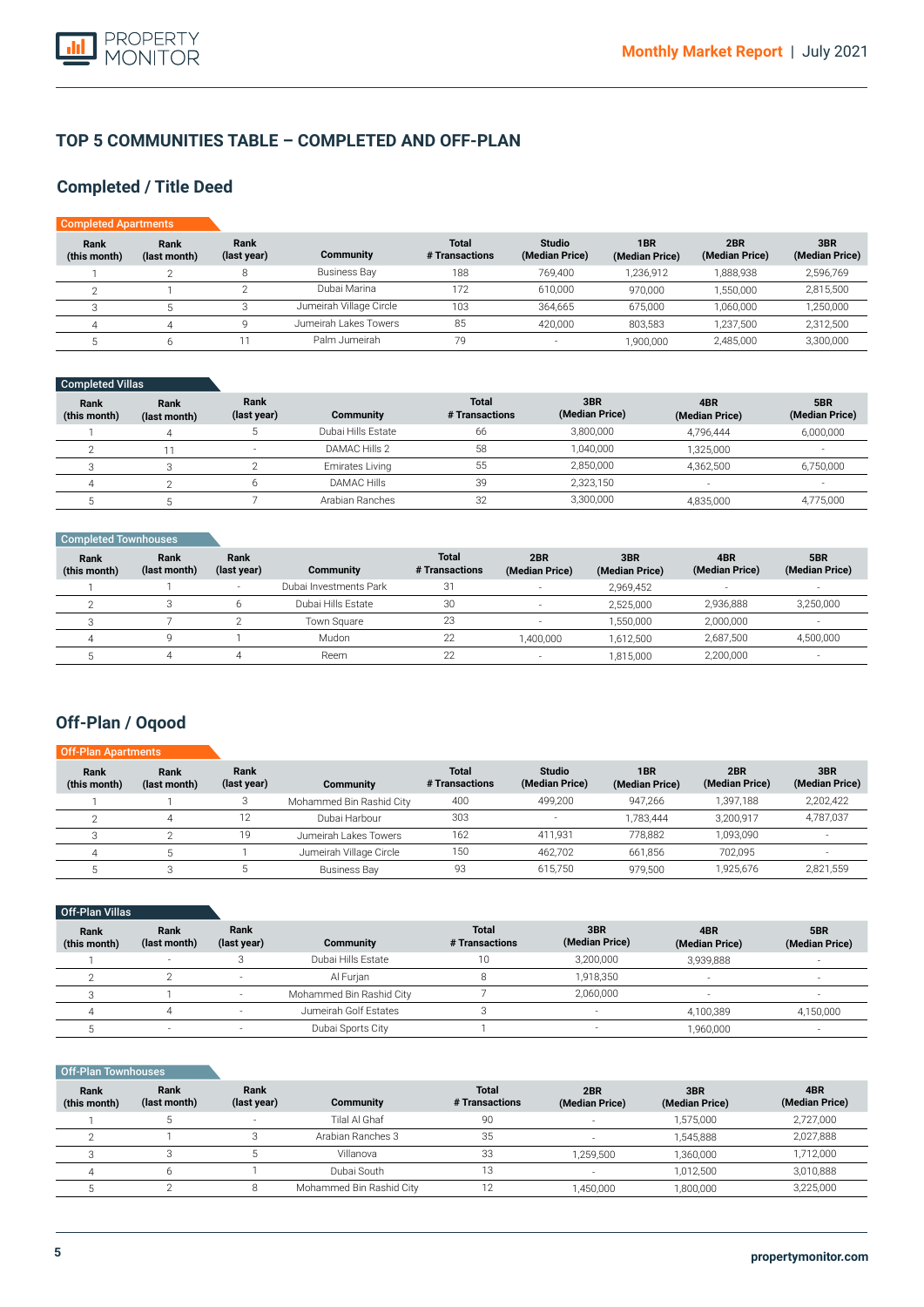



### **HISTORICAL TRANSACTIONS CHART – SALES RECURRENCE**

In July 2021, the market share balance between initial and resale transactions remained relatively stable with a 59.8% to 40.2% split, largely unchanged month-on-month. However, the 12-month rolling average has continued to grow for resale and is now at 44.7%. The stability in the trend indicates a certain market maturity has been achieved, with less reliance on new project releases and a developer-led initial sales market.

Mohammed Bin Rashid City was the most popular master development for initial sales where 16.4% of all such transactions occurred, down from 25.7% last month. Sobha Hartland was the most sought-after sub-community in the master development with a total of 264 initial sales spread across several projects.

Taking second place was Dubai Harbour, where initial sales claimed a 10.9% market share. All initial sales recorded in Dubai Harbour were off-plan apartment sales in Emaar Beachfront projects.

The third highest market share for July was claimed by Business Bay at 9.2%. Two completed (title deed) projects accounted for the lion's share of initial sales in the community: Al Habtoor Residences at Al Habtoor City and SLS Dubai Hotel & Residences with 55 and 45 sales, respectively.

The top master developments for resale transactions were Business Bay with 8% of such transactions across multiple projects—the highest number of sales occurred at DAMAC Towers By Paramount (29), Burlington Tower (18), and The Executive Towers (16). This was followed by Dubai Marina registering 7.4% of all such transactions, with the most transactions at Marina Diamonds (11). Downtown Dubai came in third, holding a 6.4% market share, with Address Fountain Views (12), Address Residences Skyview (10), and Burj Crown (10) being the most popular.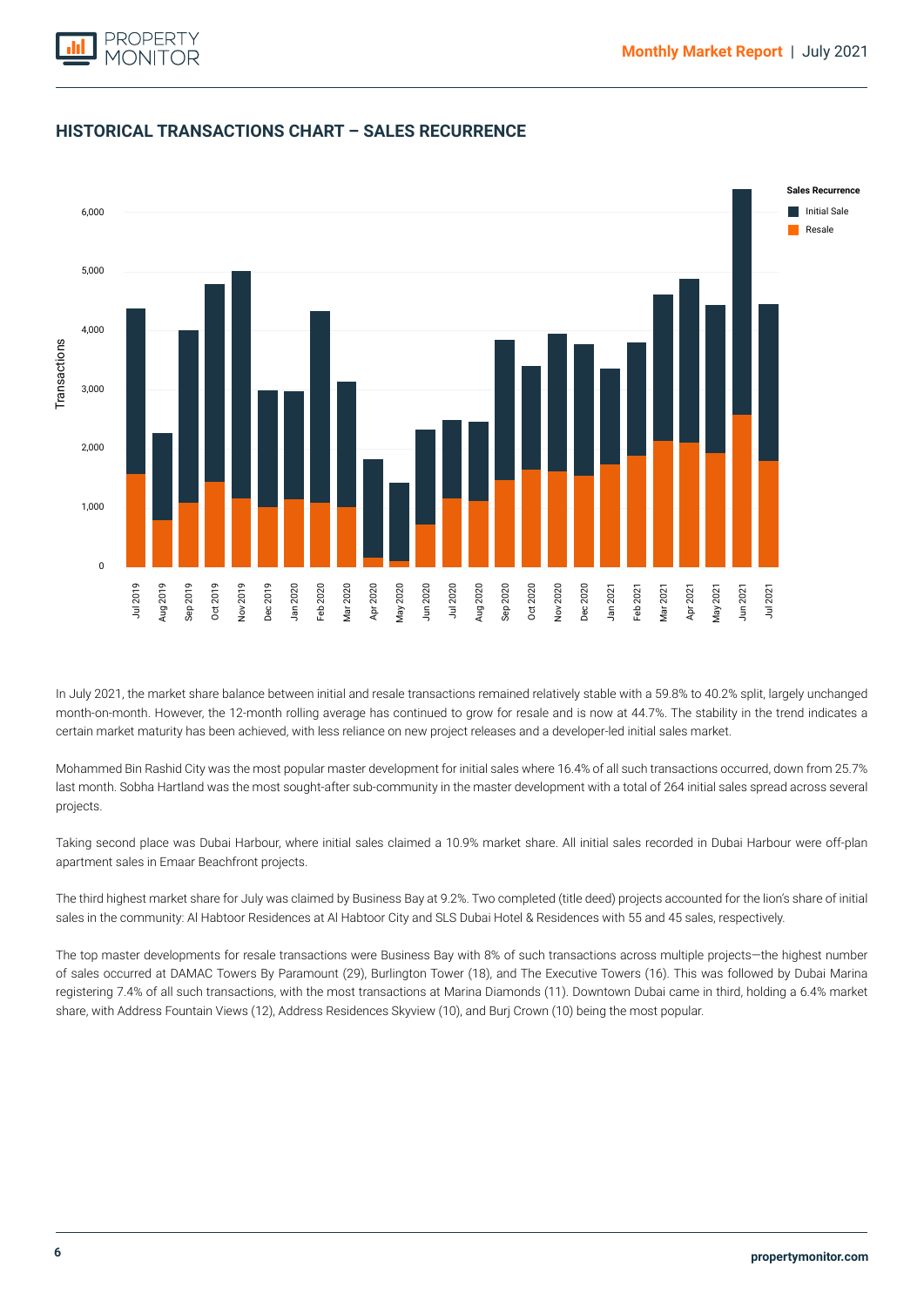

### **TOP 5 COMMUNITIES TABLE – INITIAL SALE AND RESALE**

### **Resale**

| <b>Resale Apartments</b> |                      |                     |                         |                                |                                 |                       |                       |                       |
|--------------------------|----------------------|---------------------|-------------------------|--------------------------------|---------------------------------|-----------------------|-----------------------|-----------------------|
| Rank<br>(this month)     | Rank<br>(last month) | Rank<br>(last year) | Community               | <b>Total</b><br># Transactions | <b>Studio</b><br>(Median Price) | 1BR<br>(Median Price) | 2BR<br>(Median Price) | 3BR<br>(Median Price) |
|                          |                      |                     | Dubai Marina            | 128                            | 600,000                         | 892.500               | 1,375,000             | 2,375,000             |
|                          |                      |                     | Downtown Dubai          | 84                             | 645.000                         | 1,332,500             | 2,185,888             | 2,800,000             |
|                          |                      |                     | Palm Jumeirah           | 70                             | ۰.                              | 1,700,000             | 2.225.000             | 3,300,000             |
|                          | 8                    |                     | Jumeirah Village Circle | 69                             | 287,500                         | 620.000               | 1.032.148             | 1,250,000             |
|                          | 4                    |                     | Jumeirah Lakes Towers   | 63                             | 410,000                         | 632,500               | 1,237,500             | 2,312,500             |

### Resale Villas

| Rank<br>(this month) | Rank<br>(last month) | Rank<br>(last year) | Community              | <b>Total</b><br># Transactions | 3BR<br>(Median Price) | 4BR<br>(Median Price) | 5BR<br>(Median Price) |
|----------------------|----------------------|---------------------|------------------------|--------------------------------|-----------------------|-----------------------|-----------------------|
|                      |                      |                     | <b>Emirates Living</b> | 55                             | 2,850,000             | 4.362.500             | 6,750,000             |
|                      |                      |                     | Dubai Hills Estate     | 36                             | 3,750,000             | 4.500.000             | 6,000,000             |
|                      | 16                   |                     | DAMAC Hills 2          | 33                             | 950.000               | 1.075.000             | -                     |
|                      |                      |                     | Arabian Ranches        | 31                             | 3.300.000             | 4.835.000             | 4,775,000             |
|                      |                      |                     | Jumeirah Park          | 25                             | 3,950,000             | 5,150,000             | 5,500,000             |

| Resale Townhouses    |                      |                     |                        |                                |                       |                       |                       |                       |
|----------------------|----------------------|---------------------|------------------------|--------------------------------|-----------------------|-----------------------|-----------------------|-----------------------|
| Rank<br>(this month) | Rank<br>(last month) | Rank<br>(last year) | <b>Community</b>       | <b>Total</b><br># Transactions | 2BR<br>(Median Price) | 3BR<br>(Median Price) | 4BR<br>(Median Price) | 5BR<br>(Median Price) |
|                      |                      | -                   | Dubai Investments Park | 31                             |                       | 2,969,452             |                       | $\sim$                |
|                      |                      |                     | Dubai Hills Estate     | 29                             |                       | 2,525,000             | 2,943,444             | 3,250,000             |
|                      |                      |                     | Villanova              | 28                             | 1,259,500             | 1.437.500             | 1,717,000             |                       |
|                      |                      |                     | Town Square            | 27                             |                       | 1.542.500             | 1,950,000             |                       |
|                      |                      |                     | Reem                   | 20                             |                       | 1,750,000             | 2,200,000             |                       |

### **Initial Sale**

| <b>Initial Sale Apartments</b> |                      |                     |                          |                                |                                 |                       |                       |                       |
|--------------------------------|----------------------|---------------------|--------------------------|--------------------------------|---------------------------------|-----------------------|-----------------------|-----------------------|
| Rank<br>(this month)           | Rank<br>(last month) | Rank<br>(last year) | Community                | <b>Total</b><br># Transactions | <b>Studio</b><br>(Median Price) | 1BR<br>(Median Price) | 2BR<br>(Median Price) | 3BR<br>(Median Price) |
|                                |                      | 4                   | Mohammed Bin Rashid City | 410                            | 505.120                         | 943.517               | 1.431.658             | 2,202,422             |
|                                |                      | 19                  | Dubai Harbour            | 292                            | $\overline{\phantom{a}}$        | 1.808.369             | 3.201.834             | 4,788,971             |
|                                |                      |                     | <b>Business Bay</b>      | 222                            | 657,836                         | 1.133.678             | 1.892.754             | 2,740,711             |
|                                |                      |                     | Jumeirah Village Circle  | 184                            | 442.500                         | 678.605               | 706.985               |                       |
|                                |                      | 22                  | Jumeirah Lakes Towers    | 184                            | 412.833                         | 789.124               | 1.093.090             | 2.540.500             |

| <b>Initial Sale Villas</b> |                      |                     |                    |                                |                       |                       |
|----------------------------|----------------------|---------------------|--------------------|--------------------------------|-----------------------|-----------------------|
| Rank<br>(this month)       | Rank<br>(last month) | Rank<br>(last year) | Community          | <b>Total</b><br># Transactions | 3BR<br>(Median Price) | 4BR<br>(Median Price) |
|                            |                      |                     | Dubai Hills Estate | 40                             | 3,278,888             | 9,568,888             |
|                            |                      | 4                   | <b>DAMAC Hills</b> | 31                             | 2,323,150             |                       |
|                            |                      |                     | DAMAC Hills 2      | 25                             | 1,192,000             | 1,325,000             |
|                            |                      |                     | Nad Al Sheba       | 16                             |                       | 2,908,000             |
|                            |                      |                     | Al Furjan          | 15                             | 1,937,925             | 1,550,000             |

#### **Initial Sale Townhouses**

| Rank<br>(this month) | Rank<br>(last month) | Rank<br>(last year) | Community                | <b>Total</b><br># Transactions | 2BR<br>(Median Price) | 3BR<br>(Median Price) | 4BR<br>(Median Price) | 5BR<br>(Median Price)    |
|----------------------|----------------------|---------------------|--------------------------|--------------------------------|-----------------------|-----------------------|-----------------------|--------------------------|
|                      | 14                   |                     | Tilal Al Ghaf            | 81                             | $\sim$                | -                     | 2,727,000             |                          |
|                      |                      |                     | Arabian Ranches 3        | 21                             |                       | 1,661,888             | 2,175,888             | $\overline{\phantom{a}}$ |
|                      |                      |                     | Mudon                    | 16                             | 1.400.000             | 1.600.000             | 2,712,500             | 4,500,000                |
| 4                    |                      |                     | Villanova                | 15                             |                       | 1.320.500             | 1,712,000             | -                        |
|                      |                      | 15                  | Mohammed Bin Rashid City | 13                             | 1.450.000             | 1,800,000             | 4,148,025             | -                        |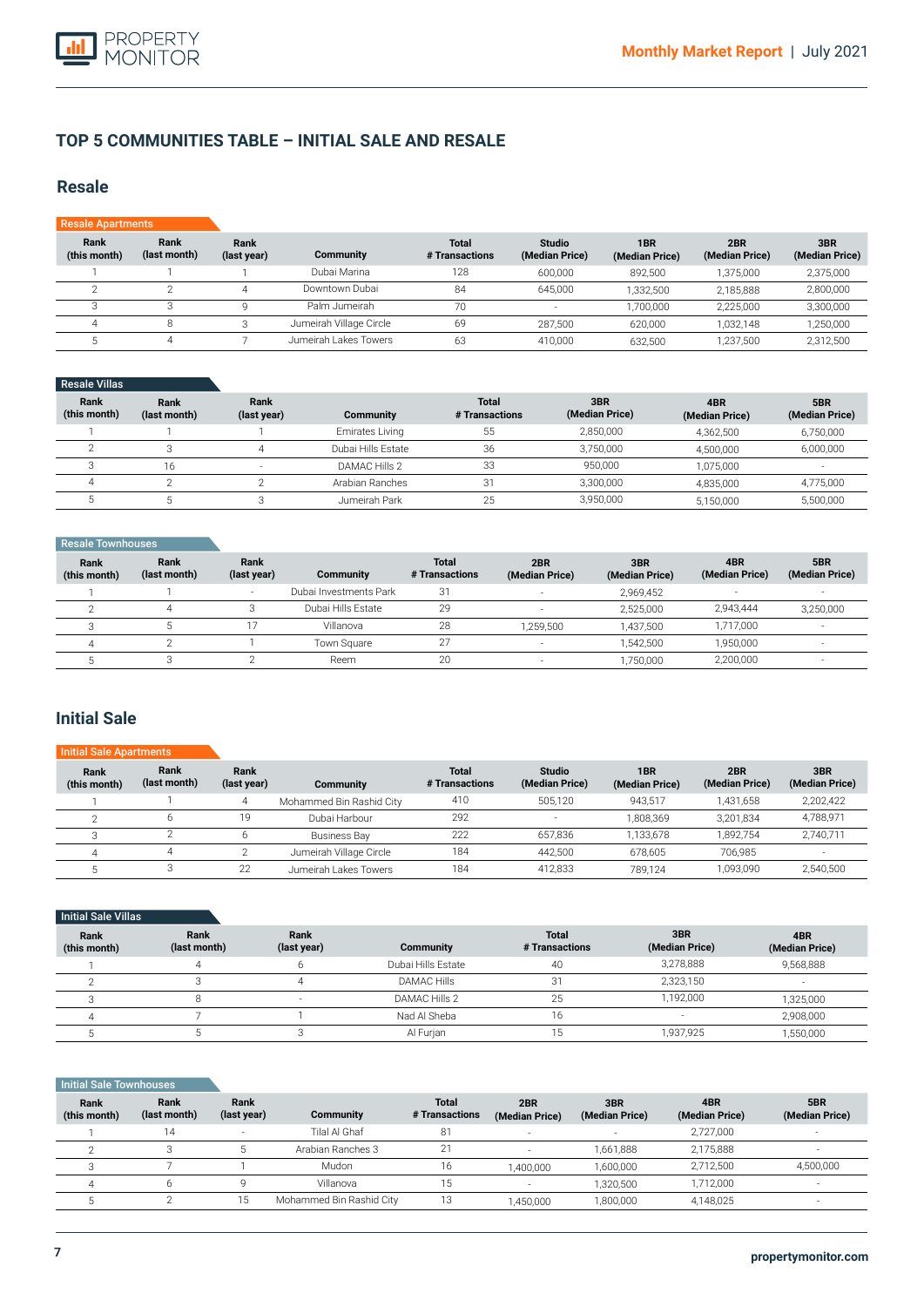

#### k 500k-750k 750k-1m 1n-1.5m 1.5m-2m 2m-3m 3m-5m 5m-10m 10m 2m–3m 13.1% 2m–3m 12.6%  $1.5m - 2m$ <br> $17.8%$ 1.5m–2m in the set of the set of the set of the set of the set of the set of the set of the set of the set of the set of the set of the set of the set of the set of the set of the set of the set of the set of the set of t 14.8% 1.5m–2m 9.7% 1.5m–2m 12.8% ~500k<br>14 2%  $-14.8\%$   $-14.2\%$   $-14.2\%$   $-14.2\%$   $-14.2\%$ 14.8% 3m–5m<br>10.5% 3m–5m 10.5% 12.2%  $\begin{array}{c|c}\n5m-10m & 3.4\% & & 5m-10m \\
\hline\n3.9\% & & 14.8\% & & 14.8\% \\
\end{array}$ 10m+ 10m+<br>2.3% 5m−10m 2.3% 10m+<br>3.4% 2.3% 10m+ 3.4% 750k–1m  $11.9%$ 750k–1m  $11.8%$ 500k–750k  $16.3%$ 500k–750k 13.6%

**PRICE TIERS (AED) – JULY 2021 PRICE TIERS (AED) – JUNE 2021**

### **PRICE TIERS (AED) MONTHLY COMPARISON**

|             | <b>July 2021</b> | <b>June 2021</b> | <b>MoM Change</b> |
|-------------|------------------|------------------|-------------------|
| $500K$      | 14.8%            | 14.2%            | 0.63%             |
| 500K-750K   | 13.6%            | 16.3%            | $-2.69%$          |
| 750K-1M     | 11.8%            | 11.9%            | $-0.02%$          |
| $1M-1.5M$   | 14.8%            | 17.8%            | $-3.02%$          |
| $1.5M - 2M$ | 12.8%            | 9.7%             | 3.13%             |
| $2M-3M$     | 12.6%            | 13.1%            | $-0.53%$          |
| $3M-5M$     | 12.2%            | 10.5%            | 1.67%             |
| $5M-10M$    | 3.9%             | 4.2%             | $-0.30%$          |
| $10M+$      | 3.4%             | 2.3%             | 1.12%             |

After contracting last month, the AED 10m+ price tier has regained market share climbing from 2.3% to 3.4% in July, marking its strongest month on record. Monthly transaction volumes for the tier matched the previous record high set in May of 117 transactions. Sales on the iconic Palm Jumeirah continued to lead sales activity in this tier, accounting for 32.5% (38) of all sales followed by Dubai Hills Estate where 27.4% (32) high-end sales were recorded. Interestingly, of the 38 sales recorded on the Palm, 30 were apartment sales, which is a sharp contrast to the earlier trend of villas sales beating apartments. YTD there have been 133 villa sales above AED 10m on the Palm which are now showing signs of exhaustion with very few owners open to selling.

### **Record Transaction**

| <b>Date:</b> 25 July 2021                                                                                                  |
|----------------------------------------------------------------------------------------------------------------------------|
| <b>Property:</b> Villa JB-LV01, Jumeirah Bay Island                                                                        |
| <b>Price:</b> $AED 121m$                                                                                                   |
| <b>Brokers:</b> Taieser Al Saati of Luxhabitat Sotheby's International Realty and Carine<br>Abi Nader of Pulse Real Estate |
| <b>Buyer:</b> Russian oligarch                                                                                             |
|                                                                                                                            |

The AED 1m–1.5m tier displayed the largest contraction in market share for July, falling just over 3% month-on-month to 12.8%. This decline was expected, given the misleading growth in the tier last month due to the delayed sales registrations in Azizi Riviera, MBR City.

Meanwhile the AED 1.5–2m tier recorded a notable increase of 3.1%, driven by a large volume of sales in projects at Emaar Beachfront, Dubai Harbour (102).

In July, properties under AED 1m and those between AED 1m–3m each accounted for the largest share of the market at 40.2%, both marginally declining from 42.3% and 40.6%, respectively, last month. The high-price tiers with property values greater than AED 3m accounted for 19.6% of total residential market transactions, up from 17.1% last month.